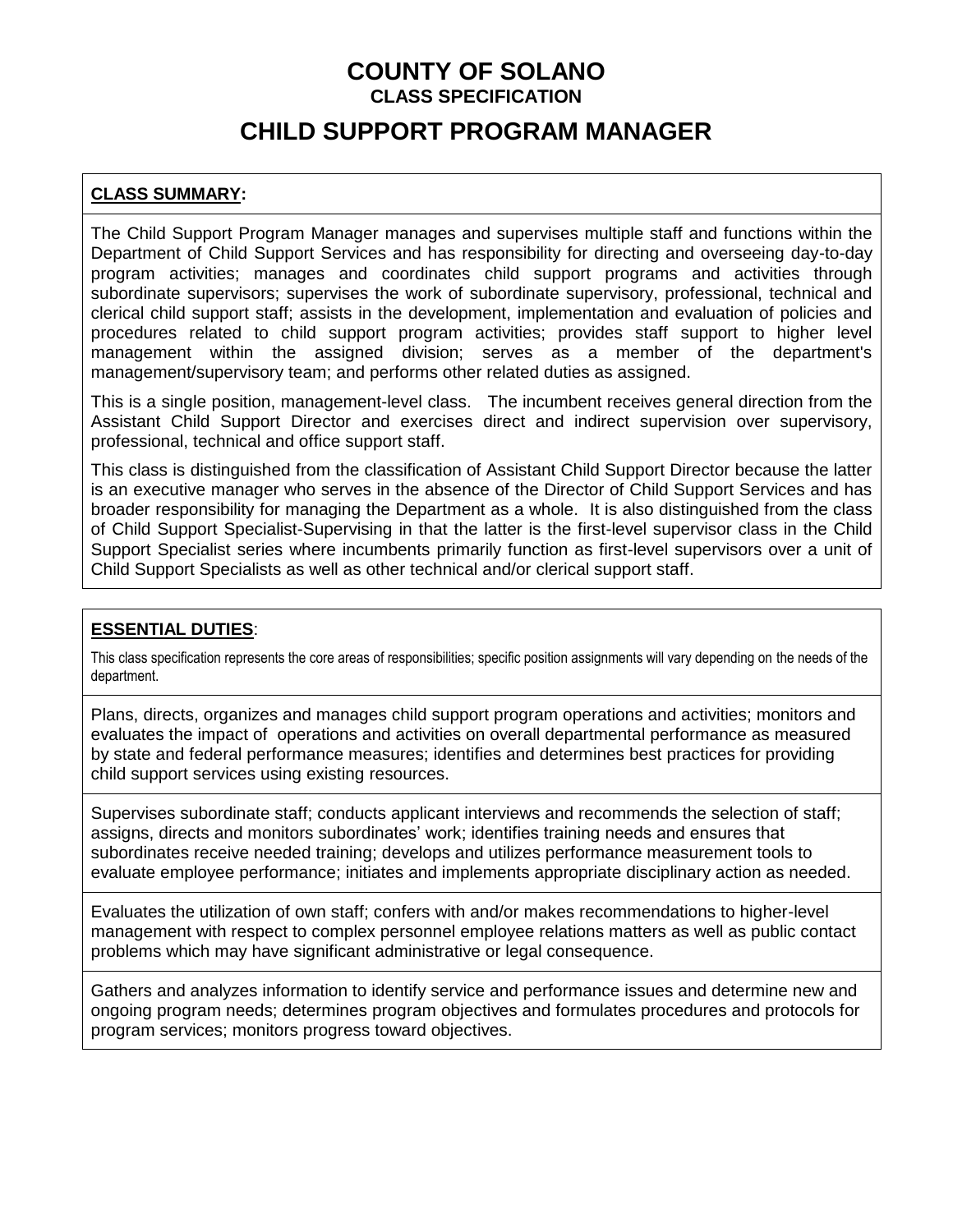# **CHILD SUPPORT PROGRAM MANAGER**

Participates in the development of departmental goals, objectives, performance measures, performance monitoring tools, policies, and procedures with regard to child support case initiation, establishment, enforcement, interstate coordination, and related areas; determines the impact of state and federal policies on local procedures and recommends/implements changes as necessary; explains changes to staff and clients

Reads, analyzes and interprets laws, regulations, policies and procedures governing assigned child support program operations and supervises their local enforcement; determines and reports on the impact of proposed legislative and regulatory changes; determines and recommends appropriate courses of action.

Participates in the fiscal administration of child support programs according to department and funding source requirements; assists in maintaining budgetary control; assists in the selection of outside contractors/vendors for services; monitors and evaluates contract performance against contract specifications.

Coordinates assigned programs and activities with a variety of public and private organizations, including State of California child support agencies, public and private attorneys, law enforcement staff, and staff in Solano and other county departments.

Prepares and/or supervises the preparation of statistical and narrative reports, summaries and other documents; develops and establishes data collection systems, work logs and tracking systems.

Serves as a subject matter expert with regard to child support programs and activities; explains the department role to officials, groups and individuals; answers specific questions from staff, clients, management, and others, which require interpretation and application of regulations on a case-bycase basis; responds appropriately to service complaints; assists management in the resolution of program or service issues.

Plans, directs and coordinates departmental educational and outreach activities.

Represents the division or department on task forces, planning bodies, committees and other groups; confers with representatives of funding sources and regulatory bodies.

Attends and participates in professional groups meetings, committees, and boards; stays abreast of trends and regulations in the field; maintains current knowledge of community resources and programs in order to provide information and referral to clients

Performs other and/or related duties as assigned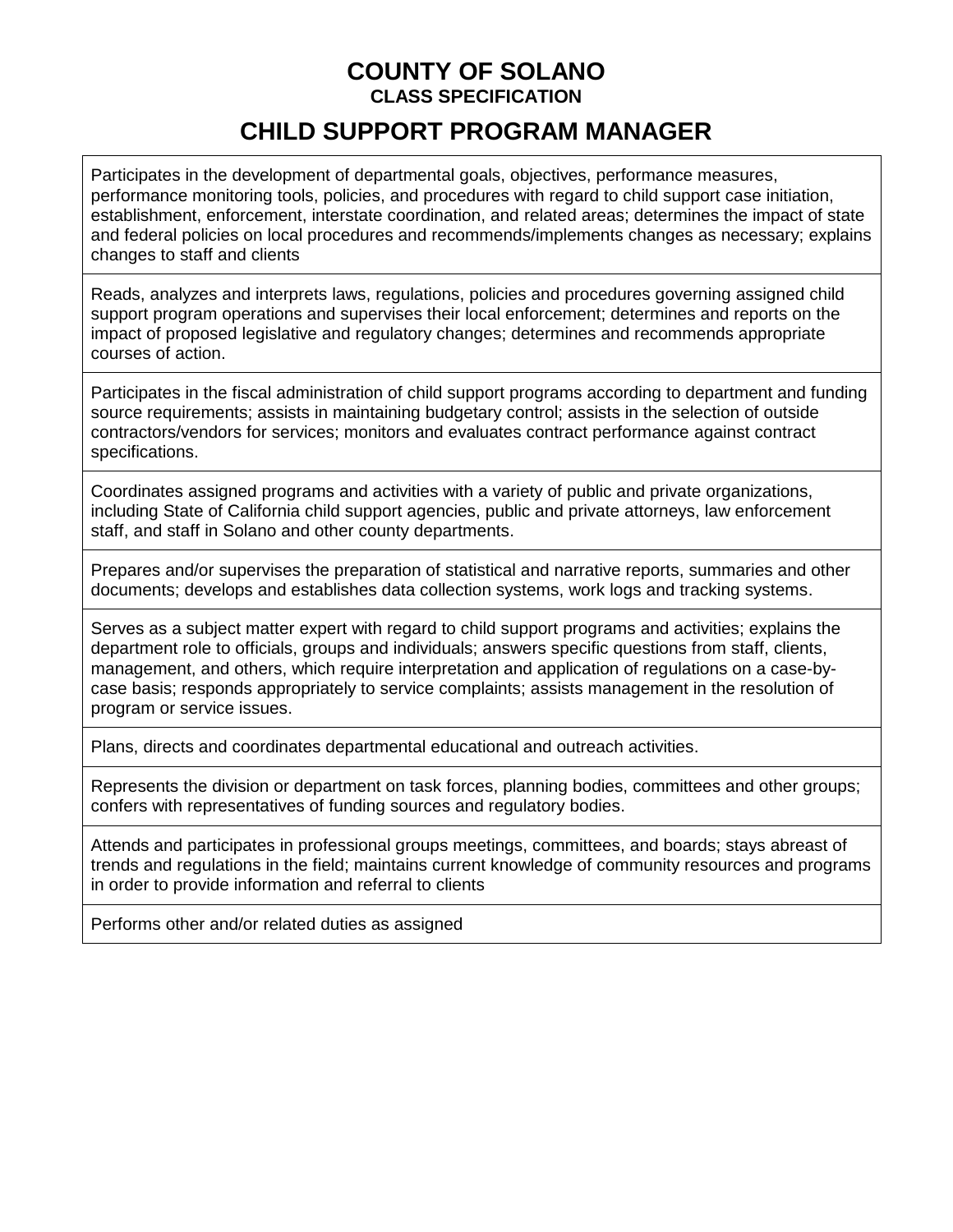# **CHILD SUPPORT PROGRAM MANAGER**

#### **Training And Experience:**

Graduation from an accredited four-year college or university with a bachelor's degree in sociology, public administration, business administration, criminal justice, psychology, or a closely related field.

and

Four years of increasingly responsible experience performing child support case management work that included at least two years in a supervisory capacity with responsibility for program planning/evaluation and client/customer service. Experience in budget administration is desirable. Additional experience performing child support case management may substitute for the aboverequired education on a year-for-year basis to a maximum of two years.

#### **Licensing/Certification/Other Requirements:**

- Possession of a valid Class C or higher California driver's license is required.
- Candidates for a position in this class will be required to pass a background investigation in accordance with applicable law, regulation and/or policy.

#### **Knowledge of:**

- Principles and practices of public administration and program management, including planning, implementation, and evaluation.
- Principles and practices of public sector supervision including performance evaluation and disciplinary processes applicable to the public sector; staffing requirements for child support programs; training and supervisory practices.
- Federal and California laws, regulations, programs, goals, policies and procedures pertaining to the collection and distribution of child support.
- General principles of civil and criminal law that pertain to the enforcement of child support cases.
- Legal terminology, forms and documents used to enforce child support; methods and techniques used to effectively locate absent parents, relatives, and other persons.
- Effective methods and techniques for interviewing individuals to discover information pertinent to the establishment of responsibility for child support payments.
- Current trends and issues in the management of child support programs, including methods of public education and outreach.
- Written and oral communication techniques, including language mechanics, syntax, and principles of English composition.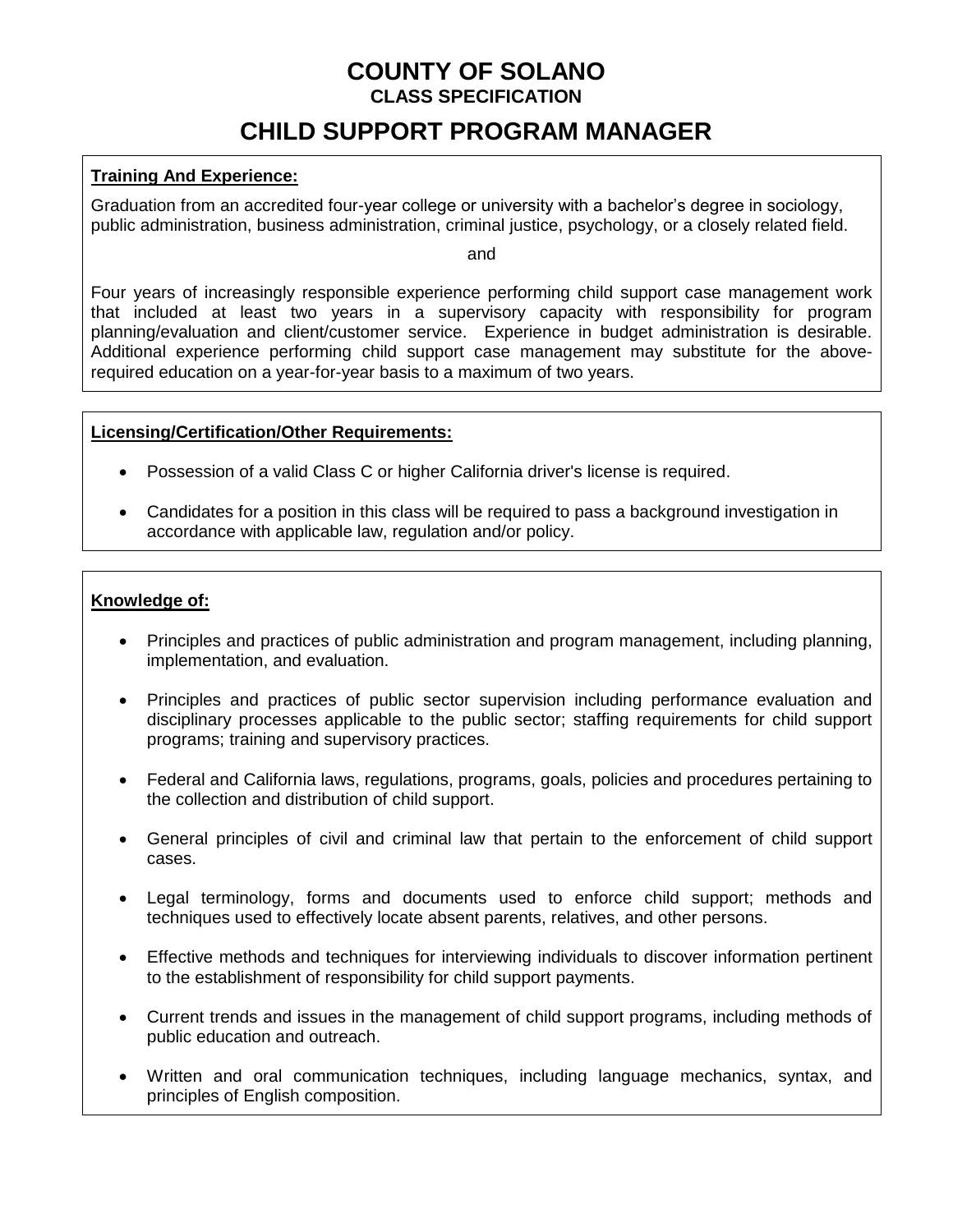# **CHILD SUPPORT PROGRAM MANAGER**

- Techniques used to establish and maintain effective communication with clients; socioeconomic factors affecting the client; needs, problems and behavior of people in target populations.
- The operation and utilization of computers and business software, including current California automated child support systems.
- Records and case management, including review practices and techniques.

#### **Ability to:**

- Plan, organize and direct the operations and activities of a child support program.
- Supervise and evaluate the work of staff through subordinate supervisors, securing cooperation and teamwork among staff.
- Independently analyze workflow, employee performance and child support casework issues and take effective action.
- Explain technical information to individuals from a wide variety of educational and cultural backgrounds.
- Interpret and apply a variety of complex county, state and federal regulations, policies and guidelines related to child support programs; ensure that assigned programs comply with laws, regulations and professional practices governing program services and operations.
- Research regulations, procedures and/or technical reference materials.
- Explain and apply child support laws, regulations, policies and procedures in complex and/or difficult situations.
- Identify and evaluate the need for developing proposed changes in program practices and procedures and interpret administrative direction for incorporation into operational policy and procedures.
- Collect and analyze data to establish/ identify needs, evaluate program effectiveness.
- Prepare narrative and statistical reports.
- Administer and manage a program budget.
- Maintain appropriate confidentiality of information.
- Compose correspondence independently.
- Communicate clearly and concisely, both orally and in writing.